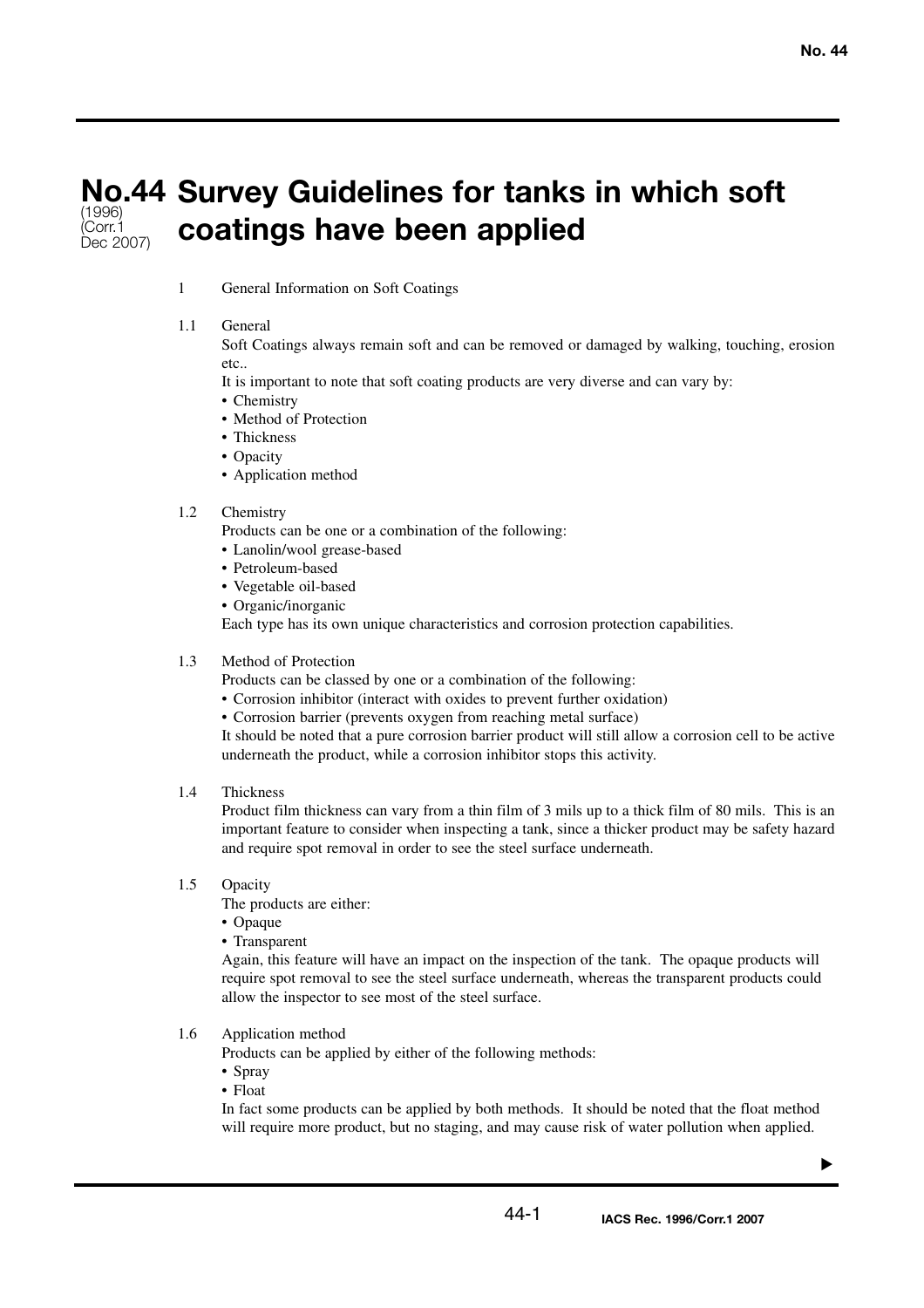#### 2.0 Survey Guidelines **No.44**

cont'd

## 2.1 General

Application of soft coatings does not allow relaxation of the requirements for annual examination of salt water ballast tanks.

Soft coating always remain soft and, as such, present a hazard to the Surveyor during structural inspection of tanks.

These guidelines are intended to provide guidance for both access and survey of tanks in which soft coatings have been applied.

## 2.2 Access

Surveyors are to exercise extreme caution in the survey of tanks in which soft coatings have been applied. The soft coating by their very nature will make the footing very hazardous.

Generally, areas in way of access openings and ladders, walkways where provided and other areas, either identified prior to the start of the survey or subsequent to initial entry, are to be cleaned free of soft coating. Areas are to be cleaned for a distance of 1.2 meters (4 feet) in each direction of the Surveyor's

route, including all railings and other hand grabs in way.

**Note:** These guidelines do not cover the normal hazard associated with confined space entry for which additional precautions pointed out in Recommendation 72 shall be adhered to.

### 2.3 Overall Survey

Representative areas resembling close-up survey requirements are to be cleaned for survey including access requirements above. Alternatively, soft coatings could be removed as in attached guidance sketches, provided safe access could also be provided.

It must be kept in mind that, by their very nature, the effective life of soft coating systems is usually restricted to only about two to four years, before further maintenance and touch-up is required. Visual assessment of their existing condition can also be very difficult and somewhat misleading, especially if these have been used to cover-up already severely corroded areas of the structure.

▼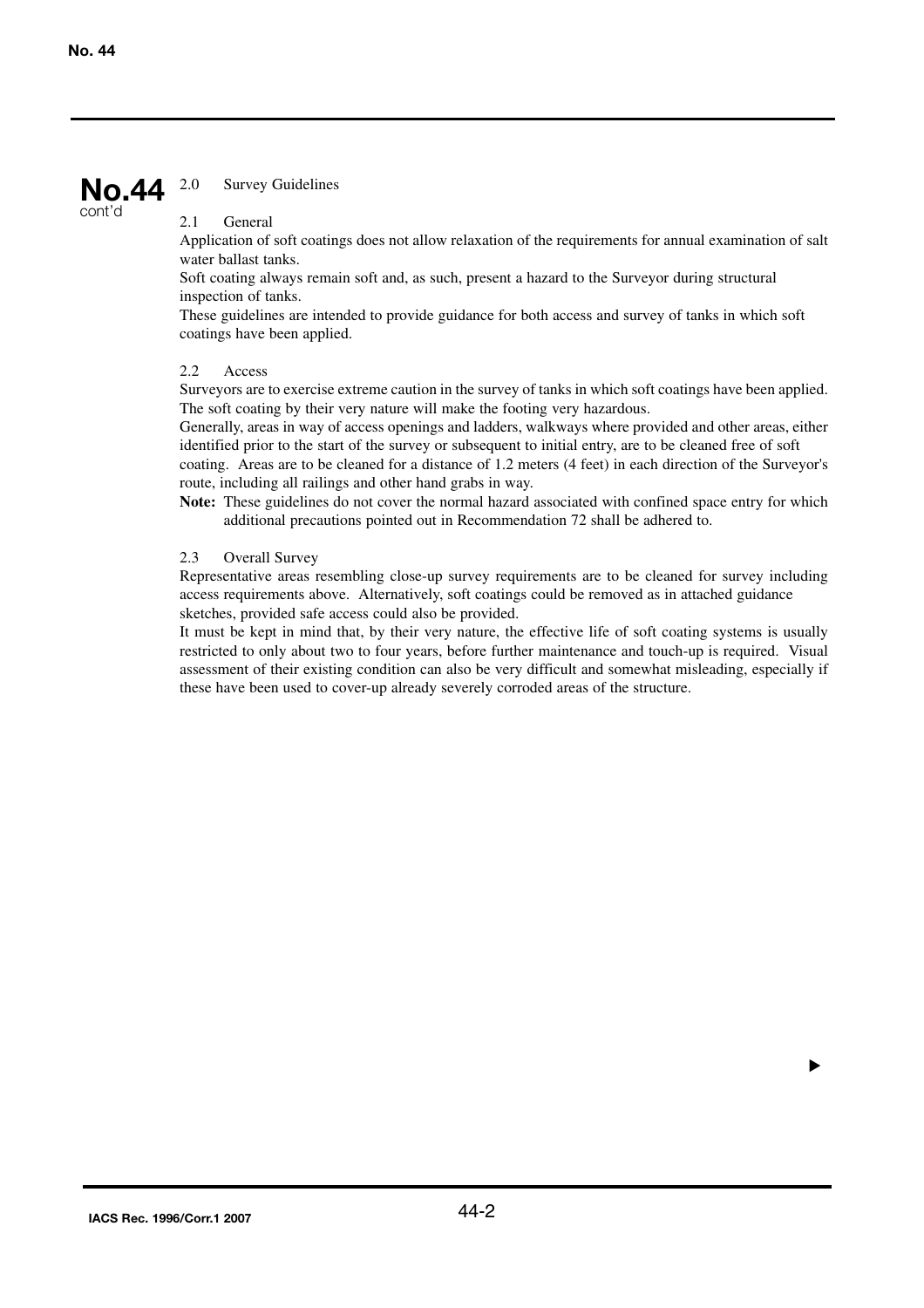

Shaded areas indicate guidance for the removal of soft coatings at one transverse ring frame in each tank requiring overall survey.

44-3

▼